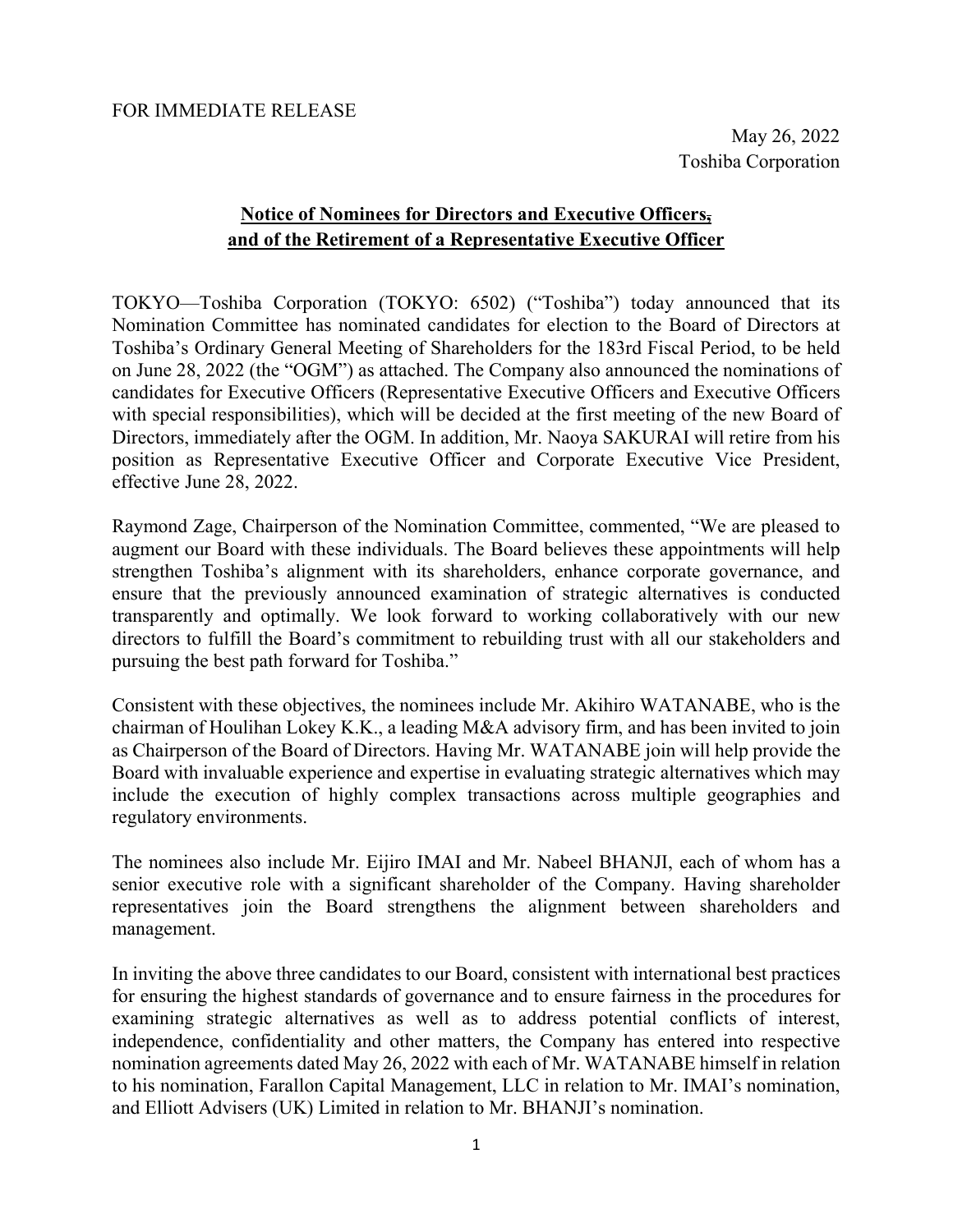### **1. Nominees for Directors (the names of candidates nominated for the first time are underlined)**

**Directors** Paul J. Brough Ayako Hirota Weissman Jerry Black George Raymond Zage III Mariko Watahiki Katsunori Hashimoto Taro Shimada Goro Yanase Mikio Mochizuki Akihiro Watanabe Ayumi Uzawa Eijiro Imai Nabeel Bhanji

> Note: Eleven people have been nominated as outside directors: Paul J. Brough, Ayako Hirota Weissman, Jerry Black, George Raymond Zage III, Mariko Watahiki, Katsunori Hashimoto, Mikio Mochizuki, Akihiro Watanabe, Ayumi Uzawa, Eijiro Imai and Nabeel Bhanji

#### **2. Nominees for Chairperson of the Board of Directors**

Chairperson of the Board of Directors Akihiro Watanabe

#### **3. Nominees for Executive Officers (the names and titles of newly nominated candidates and promoted candidates are underlined.)**

| Representative Executive Officer,                 | Taro Shimada     |
|---------------------------------------------------|------------------|
| President and CEO                                 |                  |
| Representative Executive Officer,                 | Goro Yanase      |
| Corporate Senior Executive Vice President and COO |                  |
| Representative Executive Officer,                 | Masayoshi Hirata |
| Corporate Executive Vice President and CFO        |                  |
| Representative Executive Officer,                 | Takayuki Konno   |
| Corporate Executive Vice President                |                  |
| Representative Executive Officer,                 | Hiroyuki Sato    |
| Corporate Executive Vice President                |                  |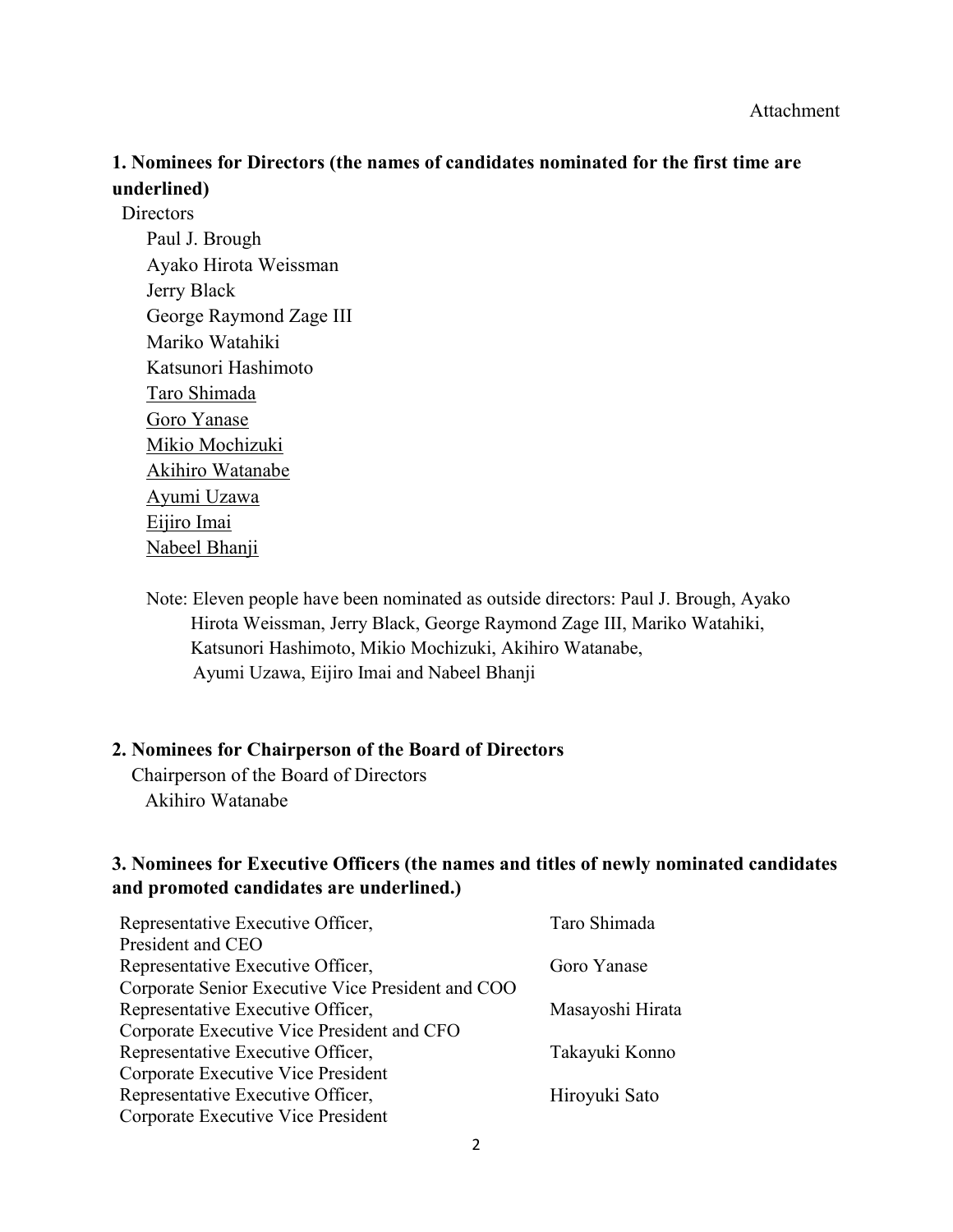| Executive Officer,              | Keiichi Yumita                      |
|---------------------------------|-------------------------------------|
| Corporate Senior Vice President |                                     |
| Executive Officer,              | Tsutomu Kamijo                      |
| Corporate Senior Vice President |                                     |
| Executive Officer,              | Shunsuke Okada                      |
| Corporate Senior Vice President |                                     |
| Executive Officer,              | Takamasa Mihara                     |
| Corporate Senior Vice President | (Executive Officer, Corporate Vice) |
|                                 | President*)                         |
| Executive Officer,              | Tadasu Yotsuyanagi                  |
| Corporate Senior Vice President |                                     |
| Executive Officer,              | Ayumi Wada                          |
| <b>Corporate Vice President</b> |                                     |
| <b>Executive Officer,</b>       | Yutaka Sata                         |
| Corporate Vice President        |                                     |
| Executive Officer,              | Yuko Hirai                          |
| Corporate Vice President        |                                     |
| * Current title                 |                                     |

Note: The term of office for Directors and Executive Officers is one year.

# **4. Retiring Directors and Executive Officers**

| Chairperson of the Board of Directors (interim) | Satoshi Tsunakawa | * To become Executive<br>Adviser as of June 28, 2022 |
|-------------------------------------------------|-------------------|------------------------------------------------------|
| Director                                        | Mamoru Hatazawa   | * To become Executive<br>Fellow as of June 28, 2022  |
| Representative Executive Officer,               | Naoya Sakurai     |                                                      |
| Corporate Executive Vice President              |                   |                                                      |
| Executive Officer,                              | Hideaki Ishii     | * To become Executive                                |
| Corporate Senior Vice President                 |                   | Fellow as of June 28, 2022                           |
| Executive Officer,                              | Takao Konishi     | * To become Director and                             |
| Corporate Senior Vice President                 |                   | President, Toshiba Plant                             |
|                                                 |                   | Systems & Services                                   |
|                                                 |                   | Co. (TPSC) after the Ordinary                        |
|                                                 |                   | General Meeting of                                   |
|                                                 |                   | Shareholders of TPSC                                 |
| Executive Officer,                              | Hitoshi Otsuka    |                                                      |
| Corporate Vice President                        |                   |                                                      |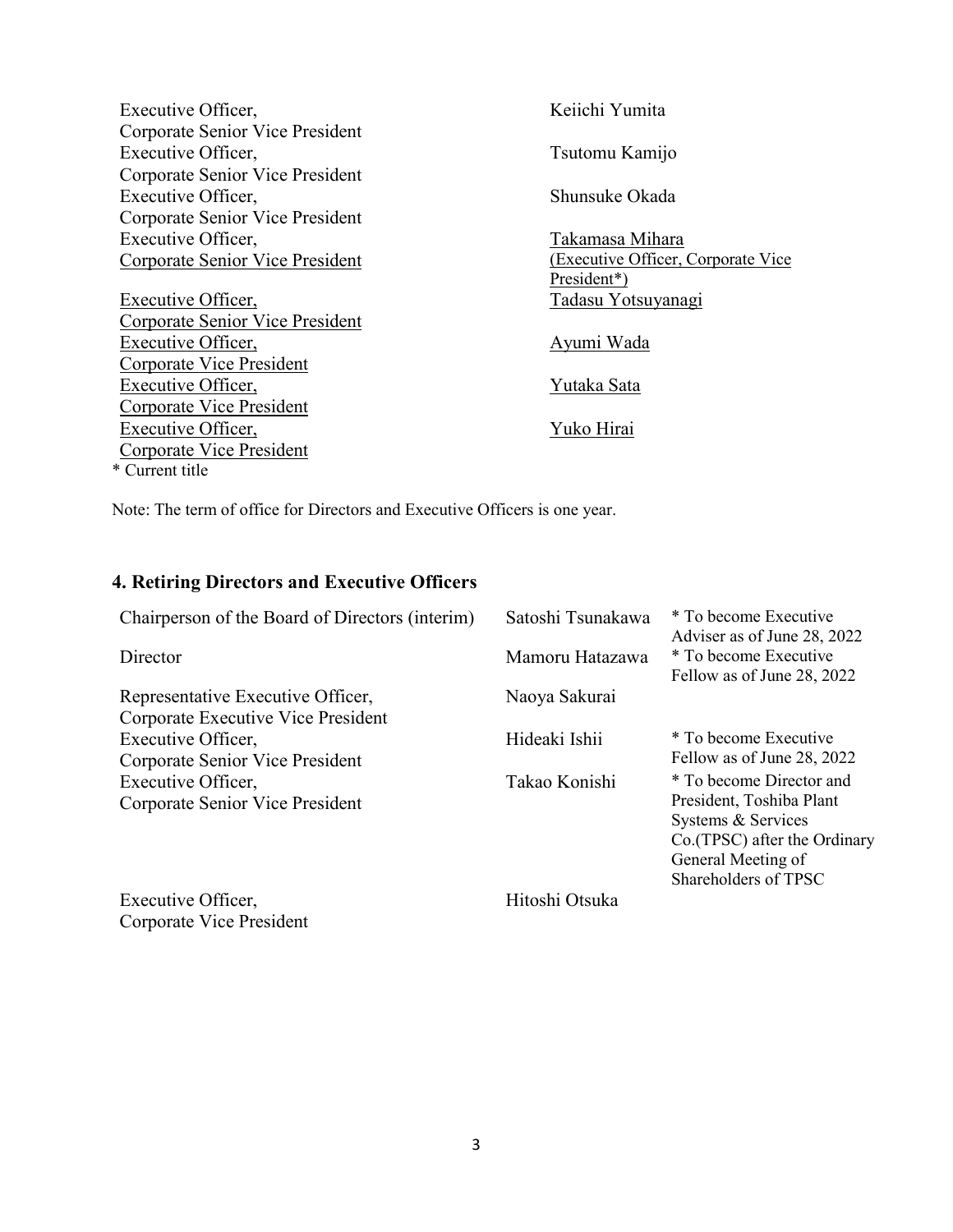### **Biographies of Newly Nominated Directors**

# **Taro Shimada** (Date of Birth: October 22, 1966)

| April 1990     | Joined ShinMaywa Industries, Ltd.                                                                                                                                      |
|----------------|------------------------------------------------------------------------------------------------------------------------------------------------------------------------|
| September 1999 | Joined Structural Dynamics Research Corporation                                                                                                                        |
| February 2010  | Representative Director and President, Japanese Corporation and<br>Executive Vice President, U.S. Headquarters, Siemens PLM<br>Software                                |
| September 2015 | Senior Executive Officer, General Manager of Digital Factory<br>Business Headquarters, and General Manager of Process and Drive<br>Business Headquarters, Siemens K.K. |
| October 2018   | Joined Toshiba Corporation as Corporate Strategy Officer                                                                                                               |
| April 2019     | Executive Officer, Corporate Vice President, Toshiba Corporation                                                                                                       |
| October 2019   | Director, Vice President, Toshiba Digital Solutions Corporation                                                                                                        |
| April 2020     | Executive Officer, Corporate Senior Vice President, Toshiba<br>Corporation<br>Director, President and CEO, Toshiba Digital Solutions<br>Corporation                    |
| December 2020  | Outside Director, WingArc1st Inc.                                                                                                                                      |
| March 2022     | Representative Executive Officer, President and CEO, Toshiba<br>Corporation (current)                                                                                  |

**Goro Yanase** (Date of Birth: October 27, 1965)

| April 1991   | Joined Toshiba Corporation                                                                                                     |
|--------------|--------------------------------------------------------------------------------------------------------------------------------|
| April 2017   | General Manager, Nuclear Energy Systems & Services Division,<br>Toshiba Corporation                                            |
| October 2017 | General Manager, Nuclear Energy Systems & Services Division,<br>Toshiba Energy Systems & Solutions Corporation                 |
| June 2018    | Director and General Manager, Nuclear Energy Systems &<br>Services Division, Toshiba Energy Systems & Solutions<br>Corporation |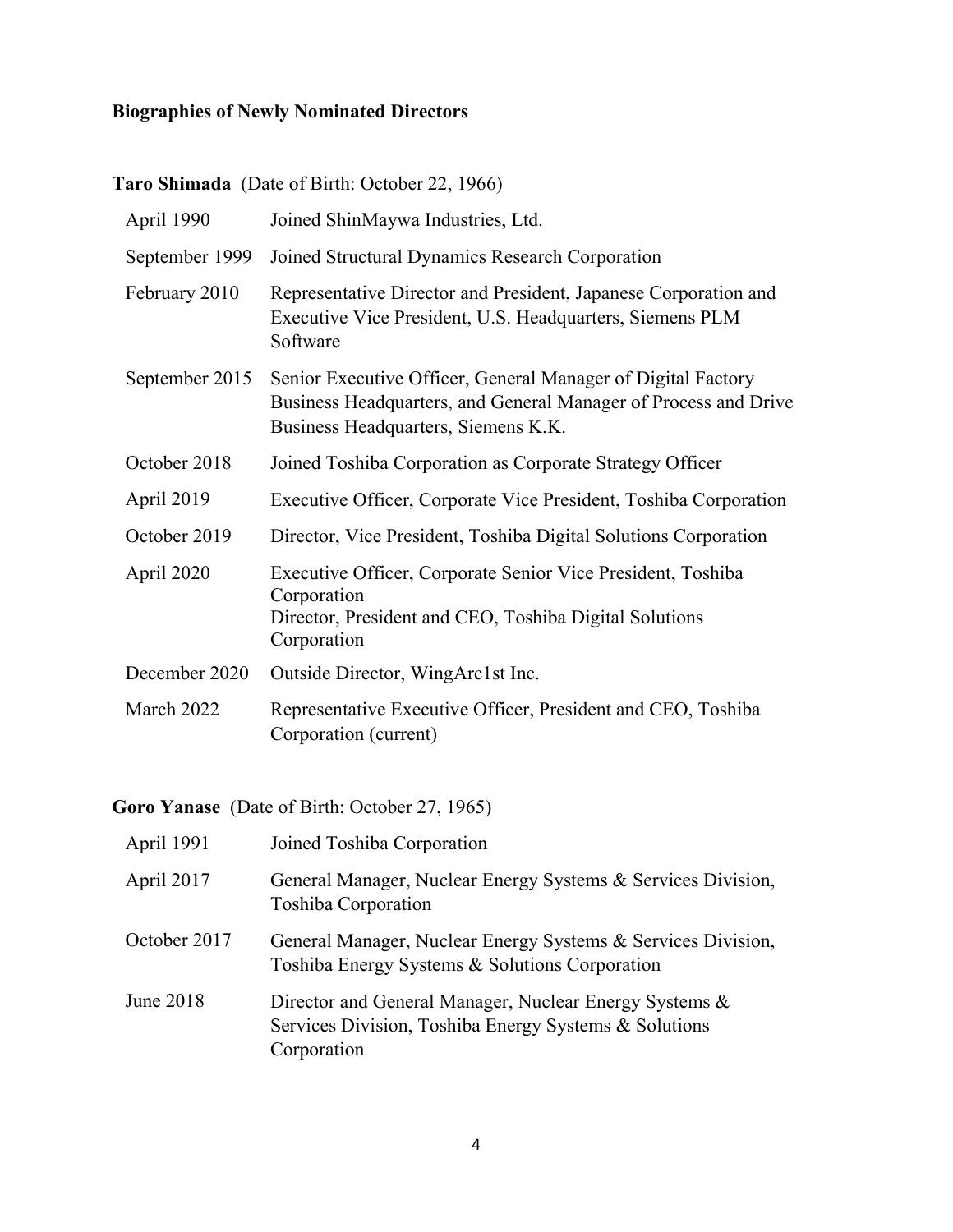| April 2019 | Director and Deputy General Manager, Power Systems Division,<br>Toshiba Energy Systems & Solutions Corporation        |
|------------|-----------------------------------------------------------------------------------------------------------------------|
| June 2020  | Representative Director, President & CEO, Toshiba Elevator and<br><b>Building Systems Corporation</b>                 |
| March 2022 | Representative Executive Officer, Corporate Senior Executive Vice<br>President and COO, Toshiba Corporation (current) |

**Mikio Mochizuki** (Date of Birth: July 8, 1954)

| April 1978 | Joined Ishikawajima-Harima Heavy Industries Co., Ltd. (currently<br><b>IHI</b> Corporation)                                            |
|------------|----------------------------------------------------------------------------------------------------------------------------------------|
| April 2011 | Executive Officer, IHI Corporation and President and CEO, IHI<br>Inc. (Regional Headquarter for the Americas)                          |
| April 2014 | Managing Executive Officer and General Manager of Finance &<br>Accounting Division, IHI Corporation                                    |
| June 2016  | Director, Managing Executive Officer and General Manager of<br>Finance & Accounting Division, IHI Corporation                          |
| April 2017 | Director, Managing Executive Officer, President of Industrial<br>Systems & General Purpose Machinery Business Area, IHI<br>Corporation |
| April 2018 | Director, IHI Corporation                                                                                                              |
| June 2018  | Advisor, IHI Corporation                                                                                                               |
| June 2021  | Outside Director, Aida Engineering, Ltd. (current)                                                                                     |

**Akihiro Watanabe** (Date of Birth: February 18, 1959)

| October 1980     | Joined Heiwa Audit Corporation                                                       |
|------------------|--------------------------------------------------------------------------------------|
| May 1982         | Joined New York office of Peat Marwick Mitchell & Co. (currently<br><b>KPMG LLP)</b> |
| <b>July 1990</b> | Partner, Peat Marwick Mitchell & Co.                                                 |
| July 1994        | Representative Director, KPMG Corporate Finance K.K.                                 |
| April 2002       | Representative, Akihiro Watanabe CPA Office (current)                                |
| October 2002     | Visiting Professor, Kobe University Graduate School of Business<br>Administration    |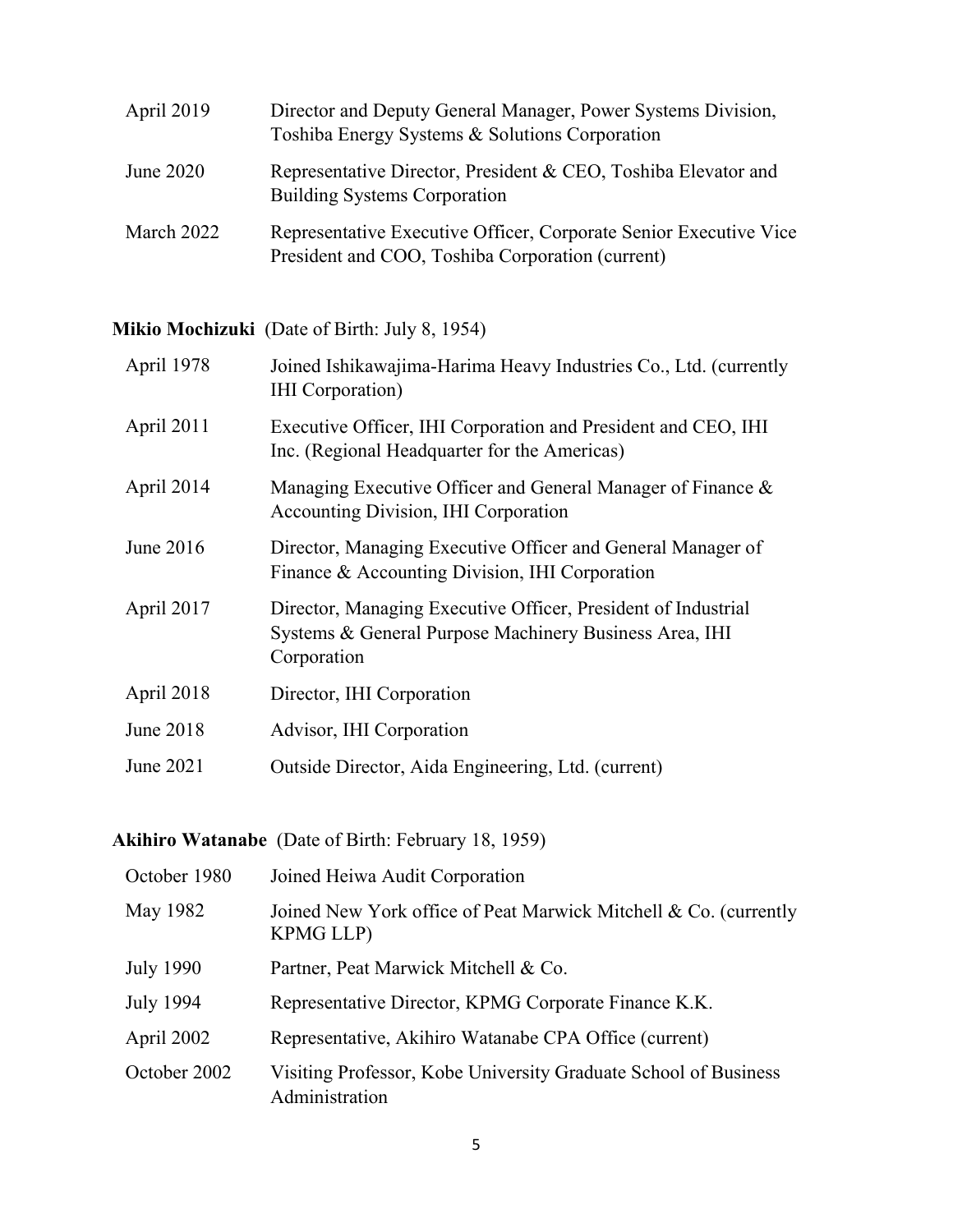| April 2004    | Founder, Representative Director and Partner, GCA Corporation                                          |
|---------------|--------------------------------------------------------------------------------------------------------|
| March 2008    | Founder and Representative Director, GCA Savvian Group<br>Corporation (currently GCA Corporation)      |
| May 2013      | Outside Director, Qualicaps Co., Ltd.                                                                  |
| December 2015 | Outside Director, Maruho Co., Ltd. (current)                                                           |
|               | September 2016 Outside Director, FamilyMart UNY Holdings Co., Ltd. (currently<br>FamilyMart Co., Ltd.) |
| February 2021 | Chairman, Managing Director, Chairman of Asia Corporate<br>Finance, Houlihan Lokey K.K. (current)      |

**Ayumi Uzawa** (Date of Birth: June 21, 1967)

| October 1990     | Joined Asahi Shinwa Accounting Corporation (currently KPMG<br>AZSA LLC), Osaka Office                                                |
|------------------|--------------------------------------------------------------------------------------------------------------------------------------|
| August 1994      | Registered as Certified Public Accountant                                                                                            |
| August 1995      | Joined Deloitte Touche Tohmatsu (currently Deloitte Touche<br>Tohmatsu LLC), Tokyo Office                                            |
| April 1999       | 2nd Investigation Division, Criminal Affairs Bureau, the<br>Metropolitan Police Department (Financial Investigator and<br>Inspector) |
| November 2004    | Special Investigation Division, Secretariat, Securities and Exchange<br>Surveillance Commission                                      |
| March 2011       | Representative, Uzawa CPA Office (current)                                                                                           |
| <b>July 2011</b> | Registered as Certified Fraud Examiner                                                                                               |
| <b>July 2011</b> | Advisor, Financial and Securities Expert Committee, Supreme<br>Public Prosecutors' Office (current)                                  |
| June 2012        | Director, Japan Association of Certified Fraud Examiners (ACFE<br>Japan)                                                             |
| June 2013        | Outside Director, Meiji Machine Co., Ltd.                                                                                            |
| December 2014    | Outside Director, Japan Best Rescue System Co., Ltd.                                                                                 |
| September 2016   | Auditor (part-time), Aurora Debt Collection Co., Ltd. (current)                                                                      |
| April 2020       | Contract Staff (Advisor), New Energy and Industrial Technology<br>Development Organization                                           |